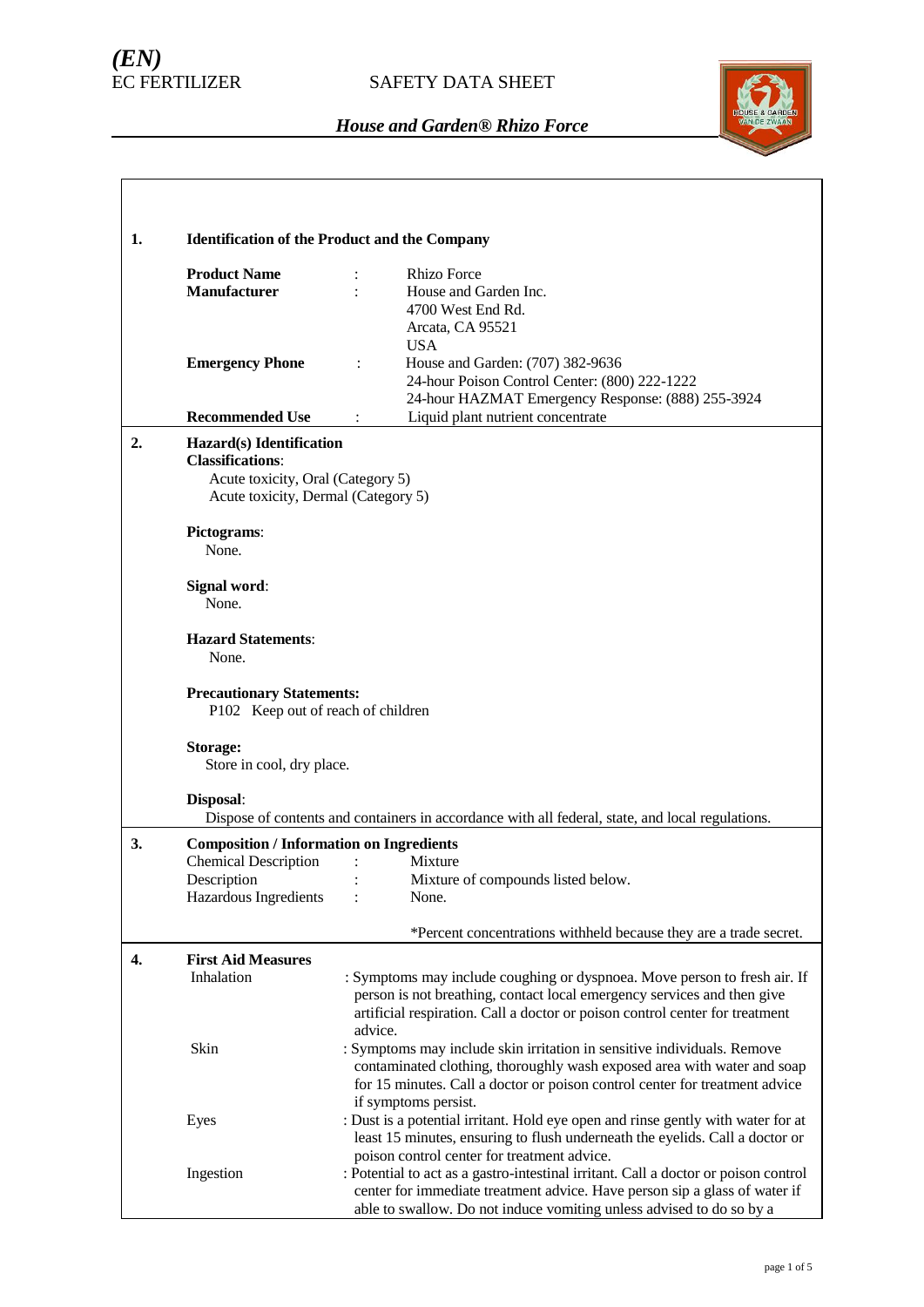SAFETY DATA SHEET



|    | <b>First Aid Facilities</b>        | medical professional. Do not give anything by mouth to an unconscious<br>person.<br>: Water, wash facilities                                                                                                                                                                                                            |  |  |
|----|------------------------------------|-------------------------------------------------------------------------------------------------------------------------------------------------------------------------------------------------------------------------------------------------------------------------------------------------------------------------|--|--|
| 5. | <b>Fire Fighting Measures</b>      |                                                                                                                                                                                                                                                                                                                         |  |  |
|    | <b>Extinguishing Media</b>         | : The product itself is not combustible; in case of fire in its immediate<br>environment, preferred extinguishing media are water spray, foam, $CO2$ ,<br>dry ice.                                                                                                                                                      |  |  |
|    | Unsuitable                         |                                                                                                                                                                                                                                                                                                                         |  |  |
|    | <b>Extinguishing Media</b>         | : Water jet.                                                                                                                                                                                                                                                                                                            |  |  |
|    | Hazards from combustion            | : Decomposes on heating.                                                                                                                                                                                                                                                                                                |  |  |
|    | Protective equipment               | : In case of fire, wear a self-contained breathing apparatus and eye<br>protection.                                                                                                                                                                                                                                     |  |  |
| 6. | <b>Accidental Release Measures</b> |                                                                                                                                                                                                                                                                                                                         |  |  |
|    | <b>Emergency Procedures</b>        | : Ensure adequate ventilation. Wear safety glasses and appropriate gloves.<br>Chemical-resistant gloves are needed for the sustained contact.<br>Disposable nitrile gloves are adequate for incidental contact (rinse hands<br>after removing gloves). Prevent product from entering sewer drains or<br>surface waters. |  |  |
|    | <b>Personal Precautions</b>        | : Avoid contact with skin and eyes.                                                                                                                                                                                                                                                                                     |  |  |
|    | Containment and                    | : Stop the source of the spill. Control the spill using floor dry, absorbent                                                                                                                                                                                                                                            |  |  |
|    | Cleanup, Materials,                | materials booms/socks, or towels. Clean up the spill using absorbent.                                                                                                                                                                                                                                                   |  |  |
|    | Methods, Procedure                 | Disposal subject to all applicable federal, state, and local regulations.                                                                                                                                                                                                                                               |  |  |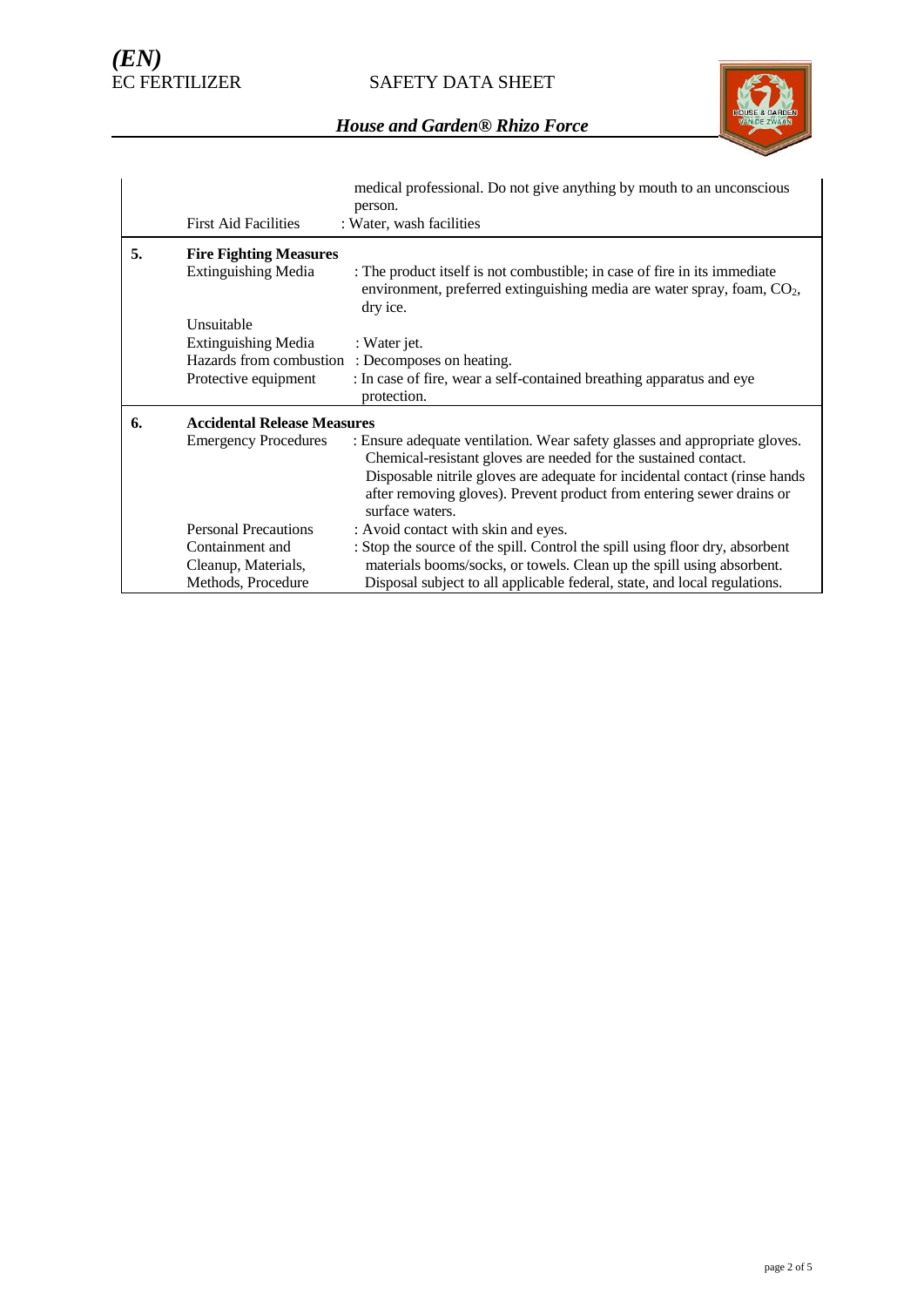

| 7.                                                                                                                                                                                                                                                                                                                                                                                                                                                                     | <b>Handling &amp; Storage</b>                                                                                                                                                                                                                                                                                                                                                                                                                                                                                       |                                                                                                                                                                                                                                                                                                                                                |                                    |                                                                                                                                                                     |
|------------------------------------------------------------------------------------------------------------------------------------------------------------------------------------------------------------------------------------------------------------------------------------------------------------------------------------------------------------------------------------------------------------------------------------------------------------------------|---------------------------------------------------------------------------------------------------------------------------------------------------------------------------------------------------------------------------------------------------------------------------------------------------------------------------------------------------------------------------------------------------------------------------------------------------------------------------------------------------------------------|------------------------------------------------------------------------------------------------------------------------------------------------------------------------------------------------------------------------------------------------------------------------------------------------------------------------------------------------|------------------------------------|---------------------------------------------------------------------------------------------------------------------------------------------------------------------|
|                                                                                                                                                                                                                                                                                                                                                                                                                                                                        | Handling:                                                                                                                                                                                                                                                                                                                                                                                                                                                                                                           | mucous membranes, eyes and gullet. Wear suitable protective clothing.<br>In case of contact with skin or eyes, wash immediately with plenty of water.<br>Technical precautions: safety shower and eye shower stations.<br>Store at a temperature between 7 and 30 degrees Centigrade.                                                          |                                    | Keep out of reach of children. Not for internal use. Avoid contact with skin and eyes. Irritates the skin,                                                          |
|                                                                                                                                                                                                                                                                                                                                                                                                                                                                        | Storage:                                                                                                                                                                                                                                                                                                                                                                                                                                                                                                            | Storage conditions: Take all necessary precautions to prevent contamination in case of damaged<br>containers. Store the containers on drip trays or barrier material to prevent product from being<br>discharged to the sewer or surface water. Avoid rough handling to ensure structural integrity.                                           |                                    |                                                                                                                                                                     |
| 8.<br>Exposure and                                                                                                                                                                                                                                                                                                                                                                                                                                                     | <b>Exposure Control/Personal Protection</b><br><b>Threshold Limits</b>                                                                                                                                                                                                                                                                                                                                                                                                                                              | ppm                                                                                                                                                                                                                                                                                                                                            | <b>OSHA PEL</b><br>$mg/m^3$<br>n/a | <b>ACGIHTLV</b><br>TWA $(mg/m^3)$ STEL $(mg/m^3)$<br>n/a                                                                                                            |
| <b>OSHA PEL:</b> Occupation Safety and Health Administration Permissible Exposure Limits<br><b>ACGIH TLV:</b> American Conference of Governmental Industrial Hygienists threshold limit value<br>TWA: Time-weighted Average (for a conventional 8-hour workday)<br>STEL: Short Term Exposure Limit (a 15-minute, time-weighted average concentration to which workers may<br>be exposed up to four times per day with at least 60 minutes between successive exposure) |                                                                                                                                                                                                                                                                                                                                                                                                                                                                                                                     |                                                                                                                                                                                                                                                                                                                                                |                                    |                                                                                                                                                                     |
|                                                                                                                                                                                                                                                                                                                                                                                                                                                                        | <b>Engineering Controls</b>                                                                                                                                                                                                                                                                                                                                                                                                                                                                                         | : Access to running water and an eye wash station.                                                                                                                                                                                                                                                                                             |                                    |                                                                                                                                                                     |
|                                                                                                                                                                                                                                                                                                                                                                                                                                                                        | Personal Protective Equipment:                                                                                                                                                                                                                                                                                                                                                                                                                                                                                      |                                                                                                                                                                                                                                                                                                                                                |                                    |                                                                                                                                                                     |
|                                                                                                                                                                                                                                                                                                                                                                                                                                                                        | Skin                                                                                                                                                                                                                                                                                                                                                                                                                                                                                                                |                                                                                                                                                                                                                                                                                                                                                |                                    | : Wear nitrile gloves when working with the product in case of incidental exposure.<br>Promptly remove contaminated clothing and rinse skin for 15 minutes. Launder |
|                                                                                                                                                                                                                                                                                                                                                                                                                                                                        | Eyes<br>Respiratory                                                                                                                                                                                                                                                                                                                                                                                                                                                                                                 | clothing before re-use.<br>: Wear safety glasses or goggles when working with this product in case of<br>accidental splash or mist. Ensure an eye-wash station is near work area.<br>: No special safety equipment needed. Avoid inhaling mists or fumes by using                                                                              |                                    |                                                                                                                                                                     |
|                                                                                                                                                                                                                                                                                                                                                                                                                                                                        |                                                                                                                                                                                                                                                                                                                                                                                                                                                                                                                     | appropriate handling methods.                                                                                                                                                                                                                                                                                                                  |                                    |                                                                                                                                                                     |
| 9.                                                                                                                                                                                                                                                                                                                                                                                                                                                                     | <b>Physical &amp; Chemical Properties</b><br>Appearance<br>Upper flammability limit : Unavailable<br>Lower flammability limit : Unavailable<br>Odor<br>Vapor Pressure<br>Odor Threshold<br>Vapor Density<br>pH<br>Density<br><b>Melting Point</b><br>Freezing Point<br>Solubility<br><b>Boiling Point</b><br><b>Boiling Range</b><br>Crystallization temperature : Not applicable<br><b>Flash Point</b><br><b>Evaporation Rate</b><br>Danger of Explosion<br>Flammability<br>Decomposition Temperature: Unavailable | : Dark brown crushed pellets<br>: Earthy<br>: Unavailable<br>: Unavailable<br>: Unavailable<br>: Unavailable<br>: Unavailable<br>: Unavailable<br>: Unavailable<br>: Limited solubility.<br>: Unavailable<br>: Unavailable<br>: Unavailable<br>: Unavailable<br>: None.<br>: n/a<br>Auto-ignition Temperature : Material is not self-igniting. |                                    |                                                                                                                                                                     |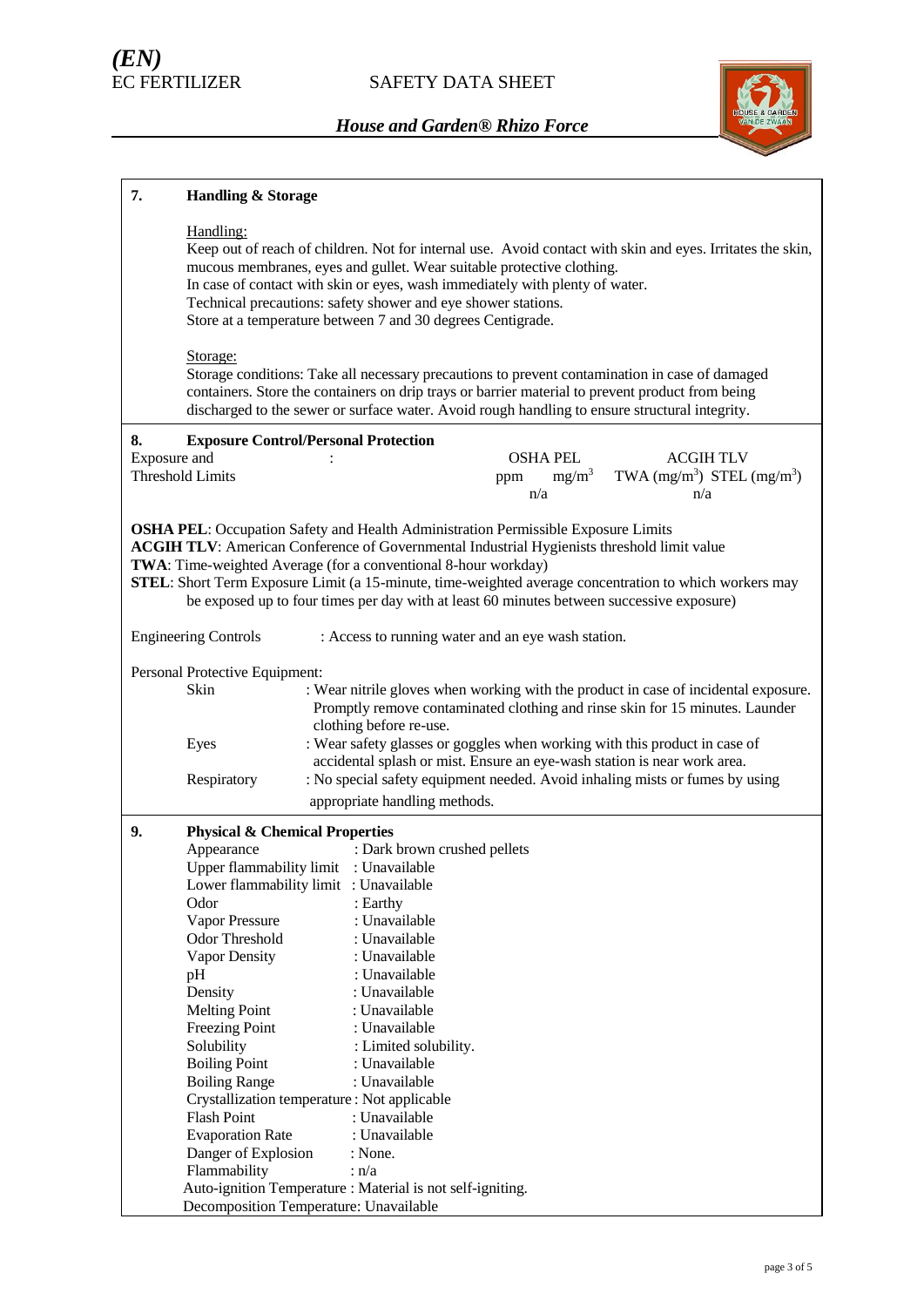## SAFETY DATA SHEET



|     | Vapor Pressure                    | : Unavailable                                                                                                   |  |  |  |
|-----|-----------------------------------|-----------------------------------------------------------------------------------------------------------------|--|--|--|
|     | Viscosity                         | : Unavailable                                                                                                   |  |  |  |
|     |                                   | Partition Coefficient (n-octanol/water) : Unavailable                                                           |  |  |  |
| 10. | <b>Stability &amp; Reactivity</b> |                                                                                                                 |  |  |  |
|     |                                   | Chemical Reactivity : No reactivity anticipated. Poses little or no immediate hazard.                           |  |  |  |
|     | <b>Chemical Stability</b>         | : Stable under normal conditions of use and storage. No stabilizers needed.                                     |  |  |  |
|     |                                   | Color change is not indicative of any safety issues.                                                            |  |  |  |
|     |                                   | Conditions to Avoid : Keep away from moisture while in storage.                                                 |  |  |  |
|     | Materials to Avoid                | : None.                                                                                                         |  |  |  |
|     | <b>Suitable Materials</b>         | : All.                                                                                                          |  |  |  |
| 11. | <b>Toxicological Information</b>  |                                                                                                                 |  |  |  |
|     | Routes of Entry                   | : Eye, skin contact, inhalation, and ingestion.                                                                 |  |  |  |
|     | Eyes                              | : Immediate and delayed irritation, reddening in acute and chronic exposure<br>possible.                        |  |  |  |
|     | Skin                              | : Immediate and delayed irritation in sensitive individuals.                                                    |  |  |  |
|     | Inhalation                        | : Fumes are not produced in standard environmental storage conditions.                                          |  |  |  |
|     |                                   | inhalation of dust is a potential irritant.                                                                     |  |  |  |
|     | Ingestion                         | : Acute and chronic ingestion can result in abdominal pain and pose a risk for<br>gastro-intestinal irritation. |  |  |  |
|     | LD50                              | : Unavailable                                                                                                   |  |  |  |
|     | Carcinogenic                      | : None of the ingredients are listed on the National Toxicology Program                                         |  |  |  |
|     | Properties                        | Report on Carcinogens or on the International Agency for Research on Cancer                                     |  |  |  |
|     |                                   | Monographs.                                                                                                     |  |  |  |
| 12. | <b>Ecological Information</b>     |                                                                                                                 |  |  |  |
|     | Ecotoxicity                       | : There is no data specific to this product. It is potentially toxic the organisms in<br>its concentrated form. |  |  |  |
|     | Persistence and                   | : Inherently biodegradable. Non-persistent.                                                                     |  |  |  |
|     | Degradability                     |                                                                                                                 |  |  |  |
|     | Mobility                          | : Limited mobility in aqueous solutions.                                                                        |  |  |  |
|     | Bioaccumulation<br>Potential      | : Chemicals will be held in vegetative material with no toxic effects to livestock or<br>humans.                |  |  |  |
|     | Environmental                     | : Do not release into surface waters. Contamination can cause algae blooms and                                  |  |  |  |
|     | Protection                        | anoxic conditions, both of which are harmful to aquatic ecosystems.                                             |  |  |  |
|     | Leaching                          | : Limited potential.                                                                                            |  |  |  |
|     |                                   |                                                                                                                 |  |  |  |
|     |                                   |                                                                                                                 |  |  |  |
|     |                                   |                                                                                                                 |  |  |  |